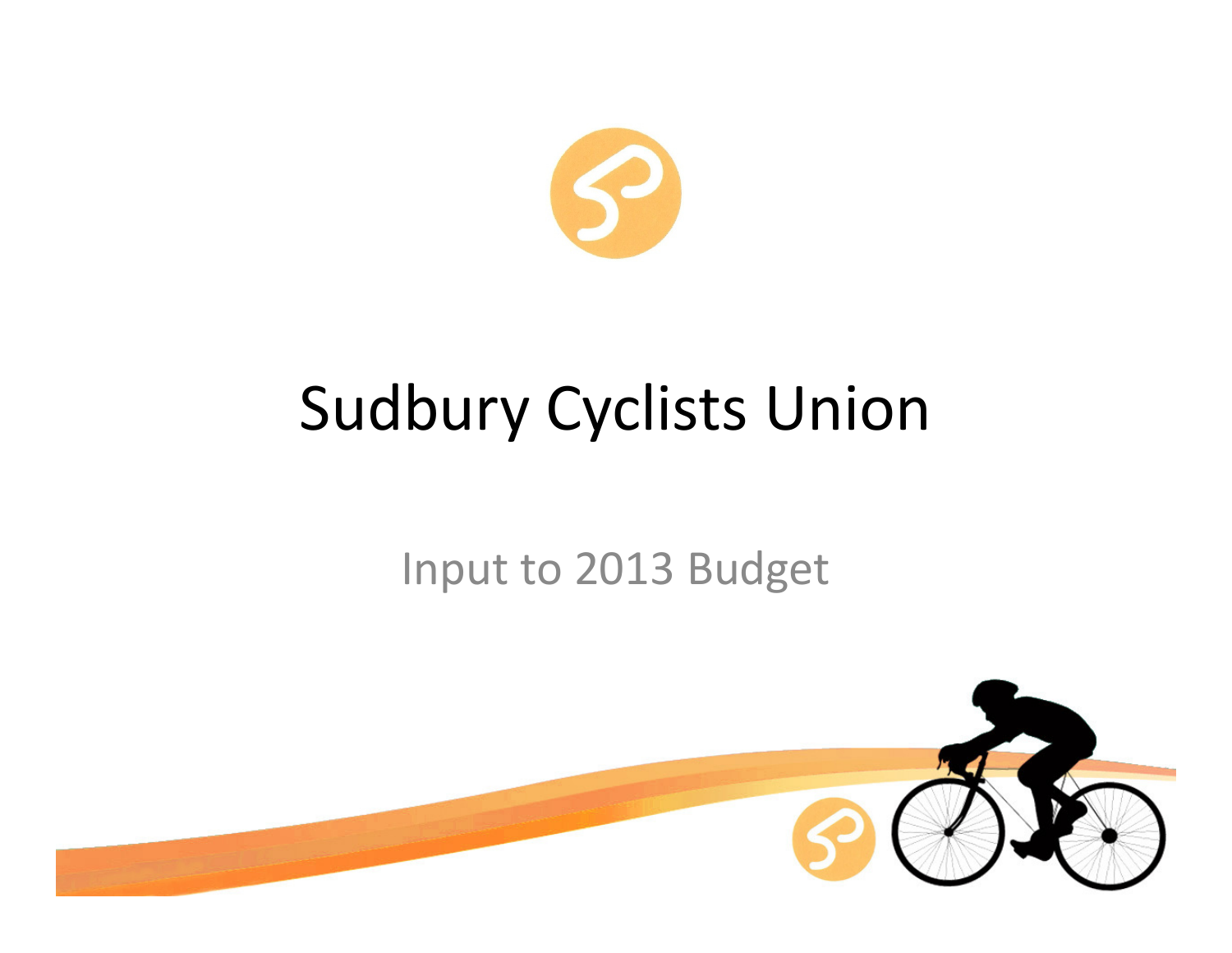# Endorsement for SMAP/BAP,Transportation Study

- • We endorse the recommendations of the
	- –— Sustainable Mobility Plan (SMP)
	- – $-$  Bicycle Technical Master Plan
- •We support the work being done in the Transportation Study
- •We support & acknowledge recent CGS undertakings
- • Cycling requires investments for
	- –— Policy Development
	- – $-$  Cycling Infrastructure
	- – $-$  Education & Awareness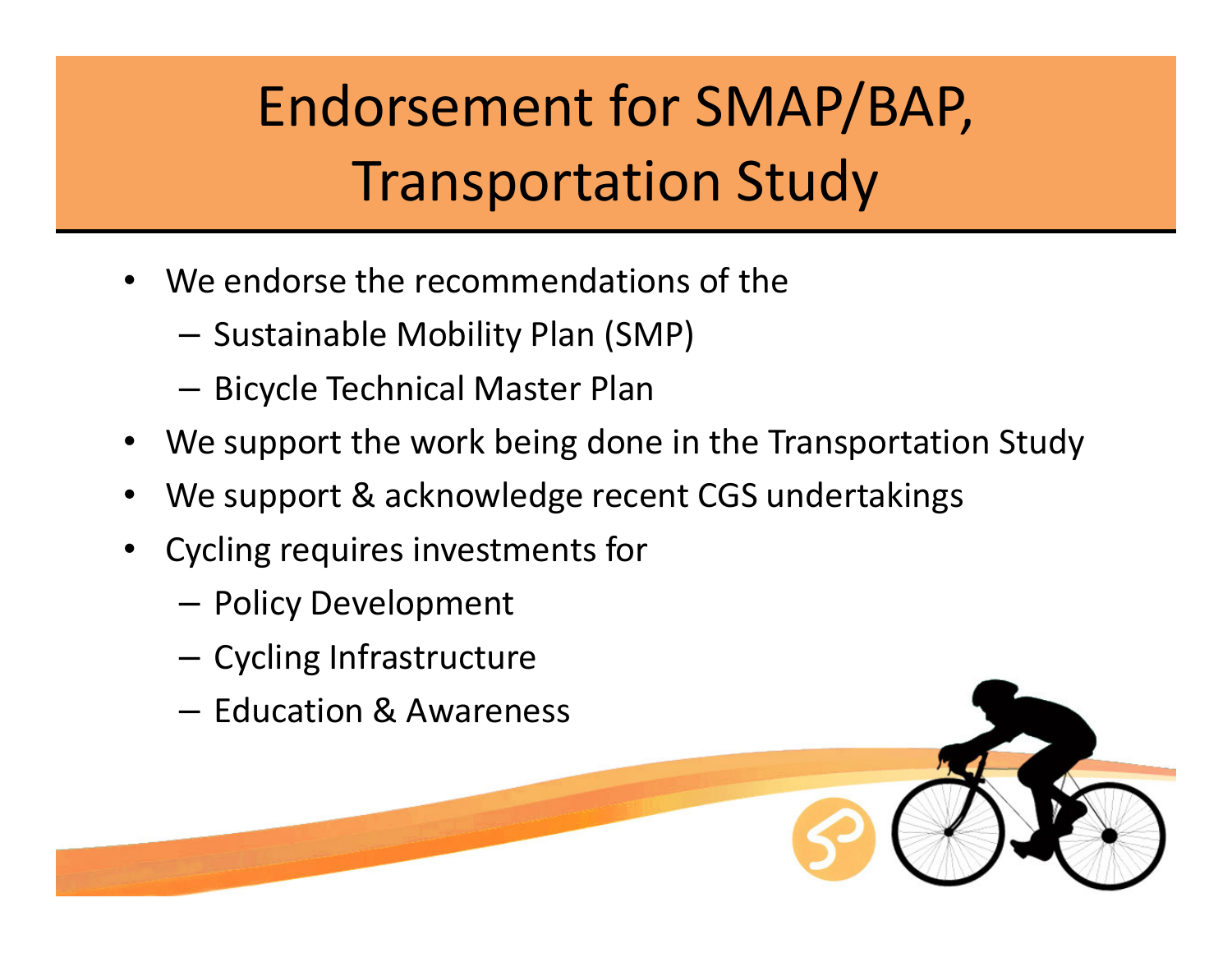# SCU Cycling PrioritiesPolicy Development

- • Documents that drive budgetary decisions
	- Official Plan
	- Transportation Schedule
	- Bylaws
	- Indices setting priorities, goals, and accomplishments
- These plans should ensure
	- An optimal proposed Bicycle Route Network
	- Classification Systems
	- Implementation action plan
	- Timelines and costs

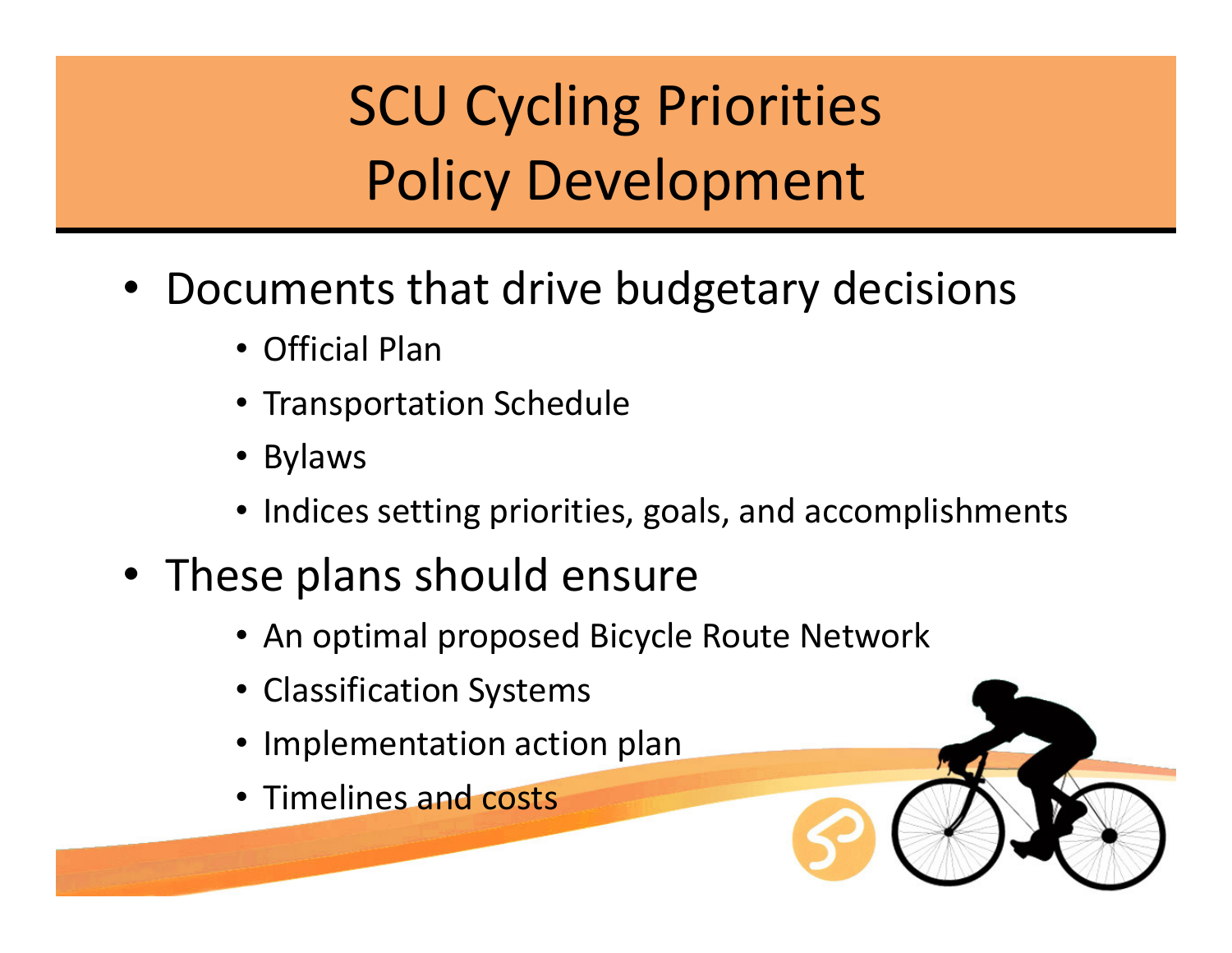# SCU Cycling PrioritiesInvesting in Cycling Infrastructure

- Projects to rehabilitate existing roads and to construct new roads
	- –- Continue planning and implementing bike lanes when reconfiguring major roads or building new major roads
	- –- Continue paving shoulders for all arterial bicycling corridors to outlying communities
- Additional dollars for existing roads to increase safety
	- –- "Connectors": Addressing infrastructure connectivity
		- Signage and crossrides
		- New paths and infrastructure
	- – $-$  Sharrows on arterial bicycling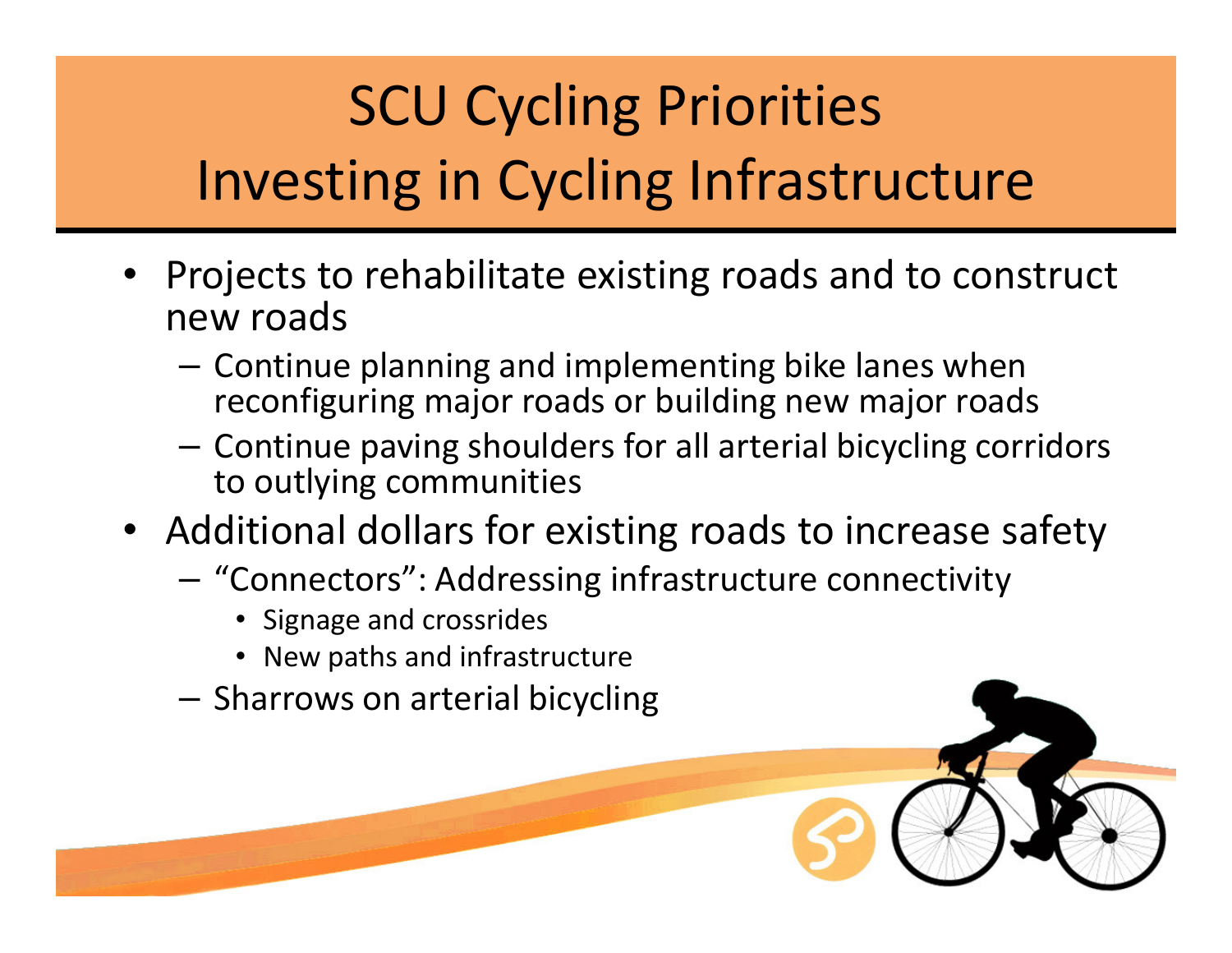## SCU Cycling Priorities Public Awareness and Education

- Establish a CGS "Active Transportation Coordinator"
- • Develop a "Cycling in Greater Sudbury" wayfindingmap
- Develop a user-friendly "Transportation" page
	- and the state of the – City website
	- – $-$  Links to all forms of transportation information
- Develop and promote special events
- Assist and lead in educational programs for both cyclists and motorists
- Encourage everyone to Share the Road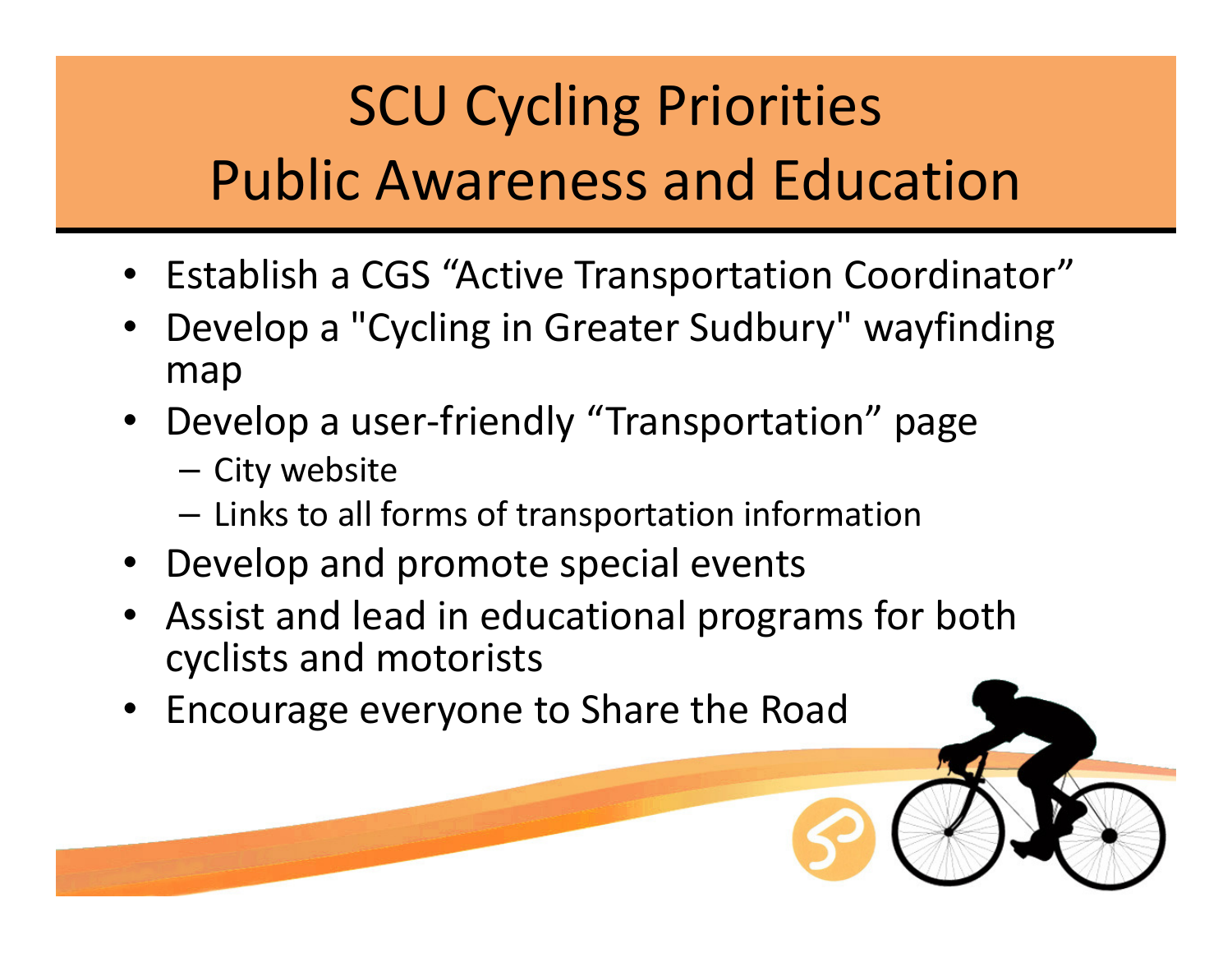## 2013 Proposed Road Budget

| <b>Item</b>                                                      | 2013 Budget  |
|------------------------------------------------------------------|--------------|
| Arterials - New construction/Widenings/Intersection Improvements | \$8,787,697  |
| <b>Arterial - Collector Roads</b>                                | \$7,059,000  |
| <b>Local Roads</b>                                               | \$4,335,000  |
| <b>Surface Treatment</b>                                         | \$925,000    |
| <b>Bridges/Culverts</b>                                          | \$4,500,000  |
| <b>Traffic System Improvements</b>                               | \$305,000    |
| Sidewalk/Curb                                                    | \$730,000    |
| Consultants                                                      | \$625,000    |
| <b>Other Road Programs/Projects</b>                              | \$2,379,092  |
| Municipal Drainage & Stormwater Management                       | \$1,381,000  |
| \$480,000<br><b>Cycling Enhancements</b>                         |              |
| <b>Projected Total</b>                                           | \$32,179,789 |
|                                                                  |              |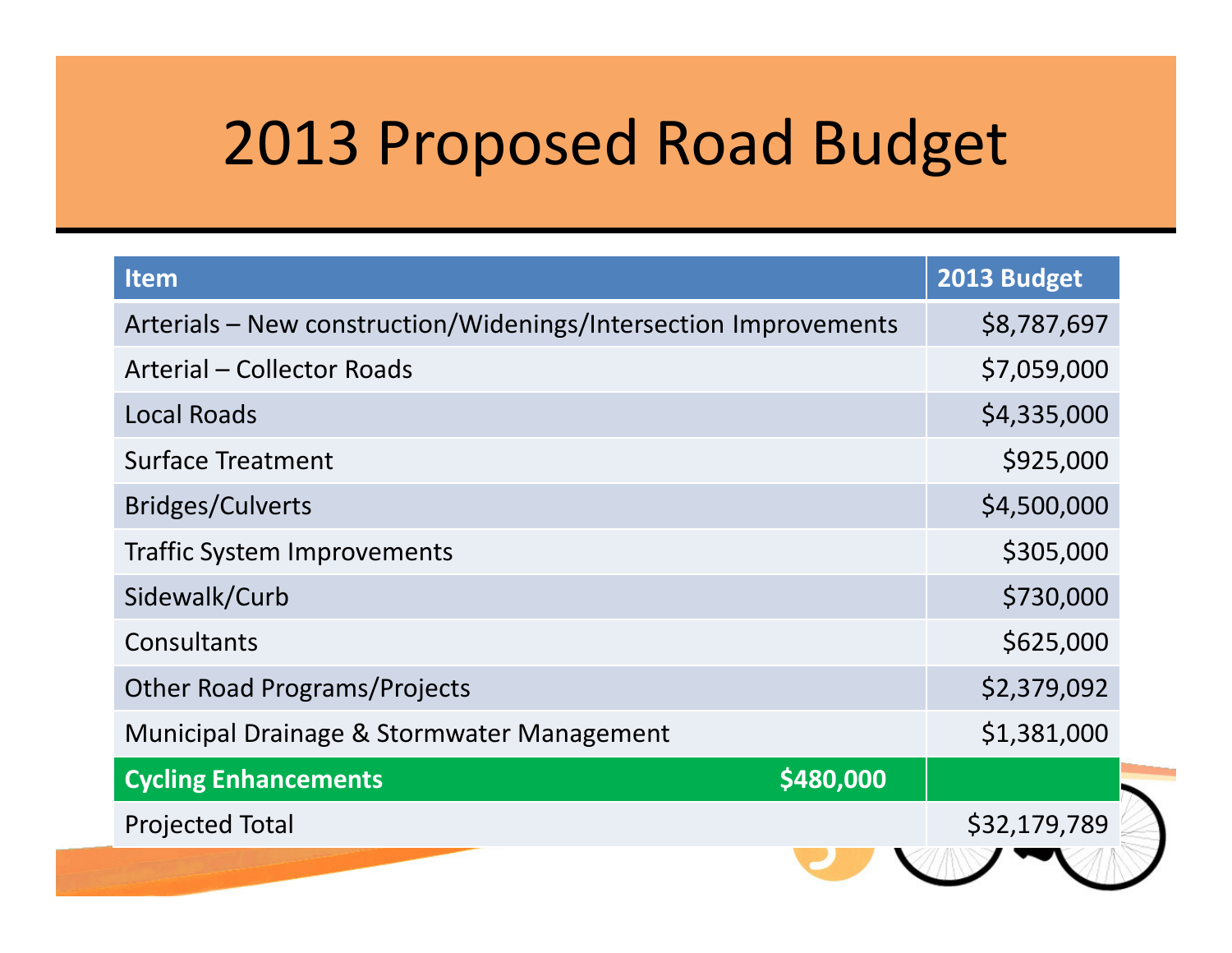#### Proposed 2013 Budgets